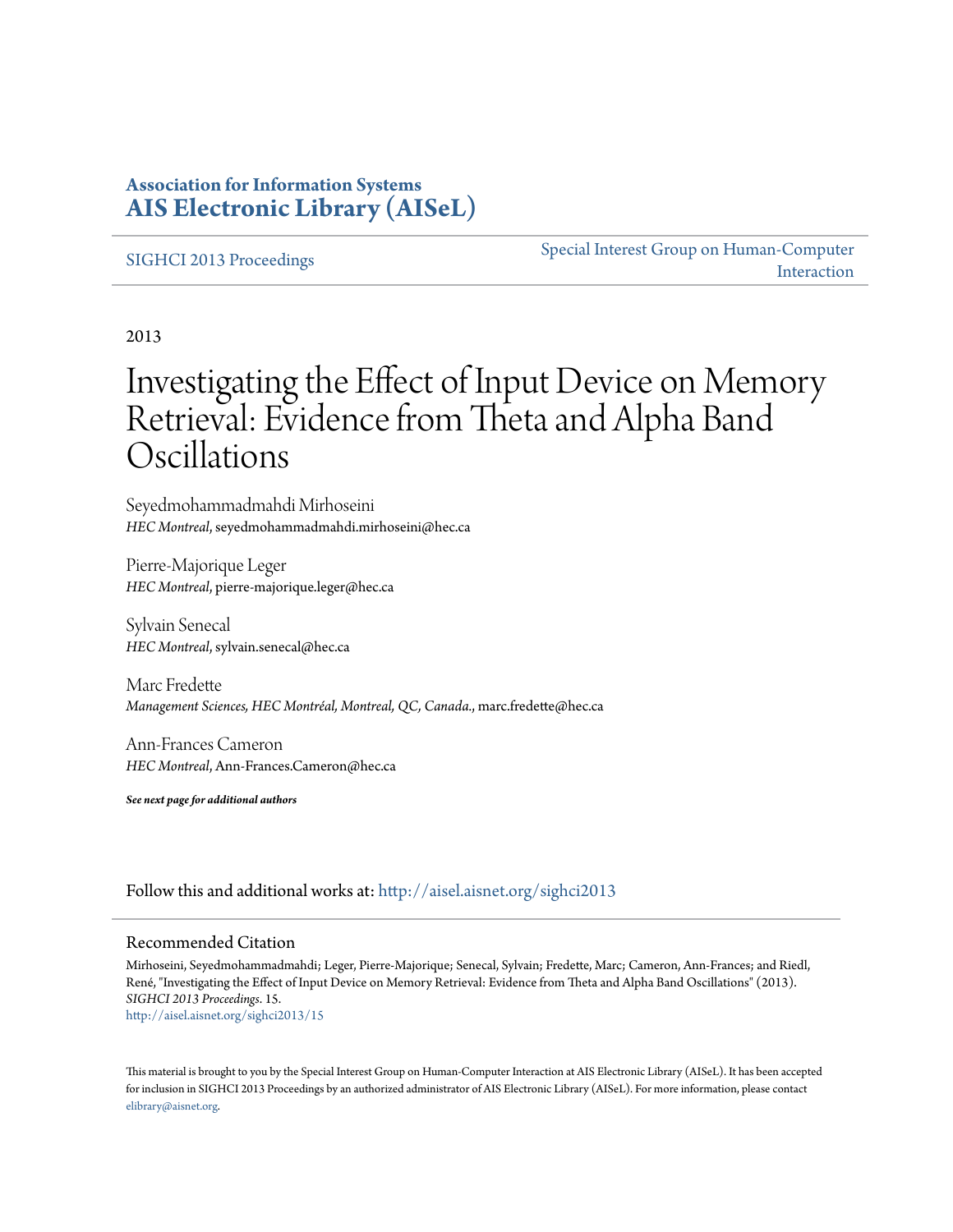#### **Authors**

Seyedmohammadmahdi Mirhoseini, Pierre-Majorique Leger, Sylvain Senecal, Marc Fredette, Ann-Frances Cameron, and René Riedl